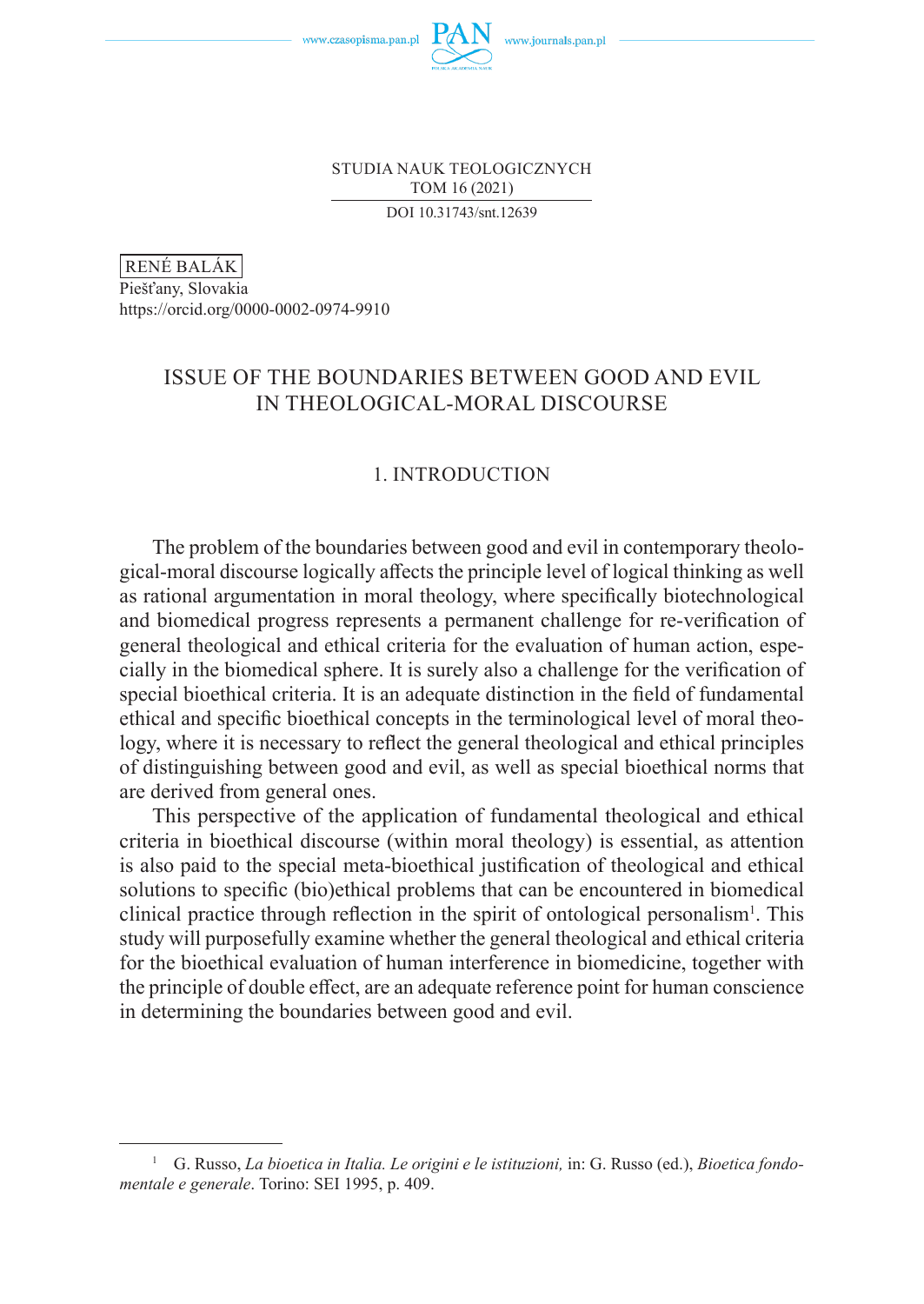

# 2. *IMPOSTATIO* OF THE SITUATION

The context, which reflects the problem of finding a universal reference criterion for theological distinction between good and evil of human acting in bioethics, is in its essence interdisciplinary. Usually, the emphasis is on the biomedical, bioethical and legal level of discussion, where the boundaries between good and evil diverge depending on the point of view of a particular discipline. Related to this is the difference in the methodological epistemological approaches of individual sciences to the issue, as well as the terminological differences of individual scientific disciplines, what logically and causally evoke difficulties within interdisciplinary scientific dialogue.

In today's theological-moral discourse on the distinction between good and evil, which is to some extent infected by the specific pluralism of various theological and philosophical views, which are paradoxically ideologically claimed to have the same value, truthfulness and validity, the question of adequate justification of general and also specific theological-moral norms (principles) are the subject of various epistemological theological concepts<sup>2</sup> . It is therefore a legitimate theological question as to how an objectively true reference criterion in this theological-moral discourse can be reached, according to which it will be rationally distinguished in conscience whether they are still present or even already absent, and especially where are the boundaries between good and evil in the era of biotechnology of contemporary biomedicine?

Scientific opinions in the field of philosophical bioethical discourse range from deontological through personalistic, relativistic, consequentialist to utilitarian conception<sup>3</sup> , varying from mild to intense shades within individual epistemological starting points and final positions. Theological and ethical norms are rationally recognized in the hermeneutic process of understanding existence, implemented on an empirical and philosophical level, which also applies to the current theological-moral discourse. However, in the context of looking for universal reference criterion for determining what is good and evil in human action in biomedicine, this becomes even more important, as it is essential to emphasize the rational level of examination.

It is in the context of the ongoing ideological conflict<sup>4</sup> in theological-moral discourse that it is necessary to examine whether the essence of theological-ethical principles and special bioethical norms does not change under the influence of

<sup>2</sup> R. Balák, *Neverending History of the Use of Vaccines Derived from Aborted Infants. Part I: Critique of Teleological Proportionalism and Consequentialism from the Perspective of Moral Theology*, "Roczniki Teologiczne" 64 (2017), H. 3, pp. 93–109.

<sup>3</sup> W. Bołoz, *Życie w ludzkich rękach*, Warszawa: WAT 1997, pp. 35–49.

<sup>&</sup>lt;sup>4</sup> M. Reichlin, *Bioetika v Taliansku: dva dôvody nespokojnosti*, "Filozofia" 62 (2009), H. 3, p. 258.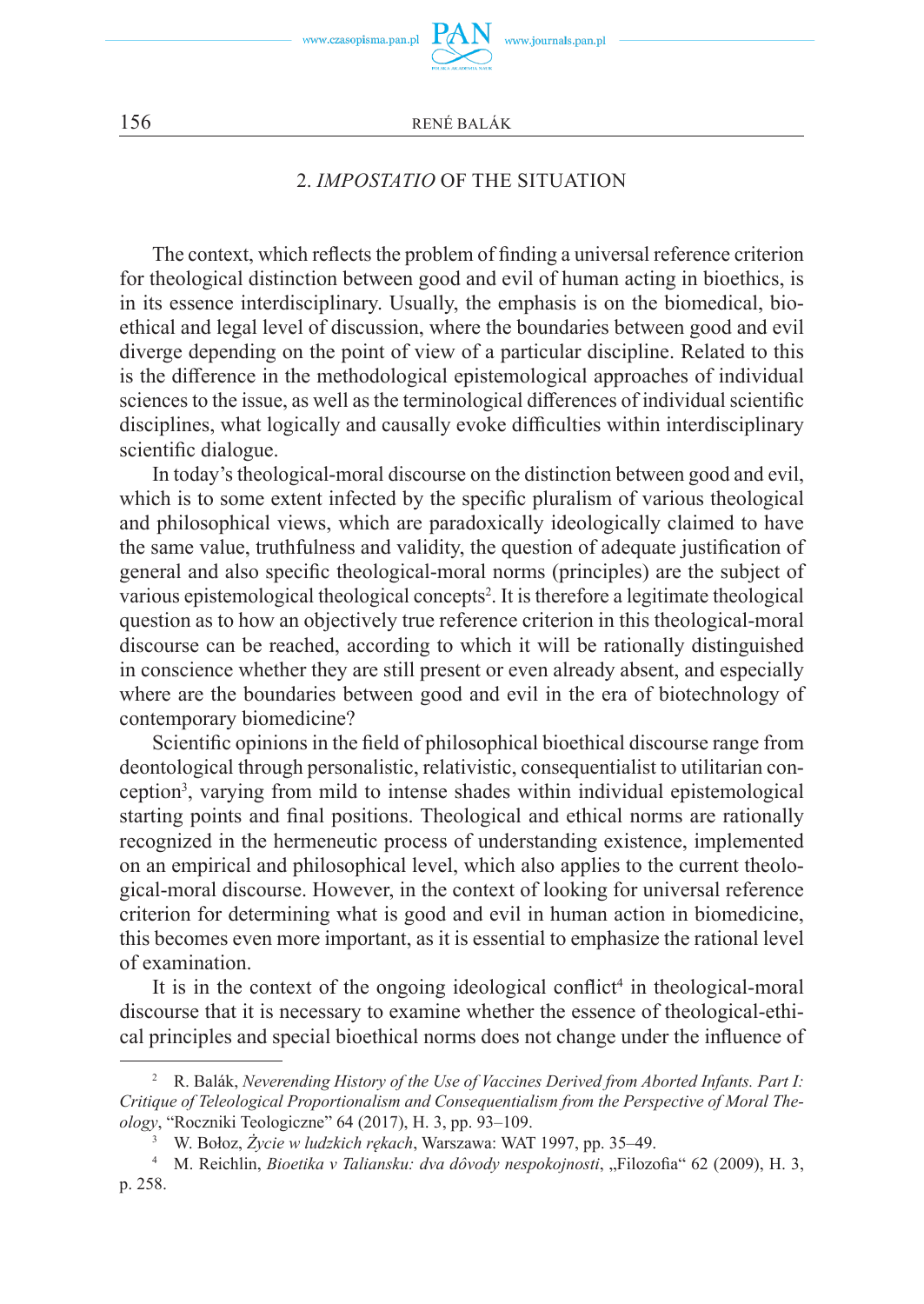ideological trends or even new biotechnological discoveries that fascinate biomedical scientists. From a general theological point of view of reflection, however, it is important to point out that their increasingly precise theological formulation (of bio-ethical principles) and more adequate theological-moral application over time, which should meet complex but legitimate requirements of every historical time period of theological-moral discourse, are subject to dynamic change.

However, in theological-moral explanation and in the epistemological interpretation of the process of knowing theological-ethical principles (and special bioethical norms) and the boundaries between good and evil, there is often an increasingly individualistic and voluntaristic approach in theological-moral discourse, which disperses from biotechnological to the theological-moral spheres. This often causally erases or even causes the boundaries between good and evil in moral theology to disappear, as each individual scientific research subject voluntarily approves and subsequently applies his own reference point for distinguishing such boundaries. This arbitrary subjective reference point for distinguishing is subsequently logically elevated by a person above scientific truth known in the empirical biomedical, as well as in the theological-moral level of discourse. At the same time, there are theological attempts emerging that completely redefine biomedical truth, based on this new methodological approach to any theological-moral issue.

Reflection on the question of whether the application of the general criteria of theological-moral analysis of a human act and the application of the principle of double effect can distinguish between good and evil does not concern merely a more adequate formulation of general theological-moral criteria for the evaluation of human action, or only a more rigorous application of the principle of double effect. Primarily, consideration should be given to taking into account the even deeper and broader scientific knowledge of human reason in the field of moral theology and biomedical sciences with an emphasis on the approbation of these moral norms as the universal reference criterion for theological-moral distinction, assuming its existence.

It is necessary to take into consideration that the reflected boundaries between good and evil are blurred by the fascinating influence of new biotechnologies, which directly affect the biological nature of human life and undoubtedly have paradigmatic significance in the field of human genetic modification<sup>5</sup>. At this point contemporary theological-moral discourse acquires anthropological and essential importance in terms of necessity, especially in light of respecting and preserving the biological species *homo sapiens* in the context of the theology of creation. Theological-moral reflection on the problem of reference criteria for distinguishing between good and evil in the current discourse is gaining paradigmatic significance today, as nanotechnologies and biotechnologies in the field of molecular genetics,

<sup>5</sup> V. Mele, *Biotecnologie (Parte etica)*, in: E. Sgreccia, A. Tarantino (eds.), *Enciclopedia di bioetica e scienza giuridica*, Bd. II, Napoli: ESI 2009, pp. 309–317.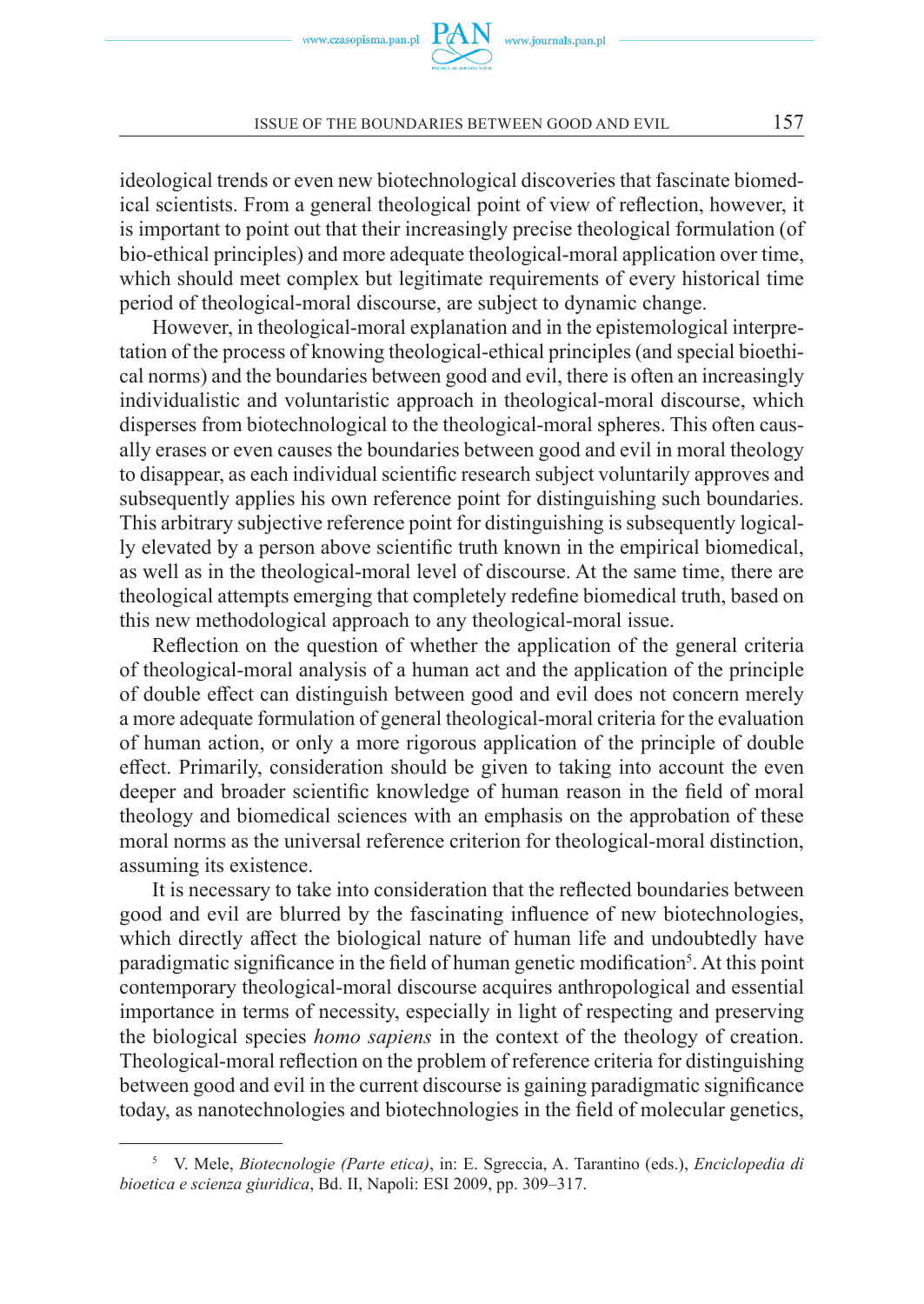www.czasopisma.pan.pl

158 RENÉ BALÁK

promoted for the purpose of therapeutic elimination of current or potential pathologies or transhumanistic refinement of human, may have cataclysmic impact. Interdisciplinary scientific knowledge in the field of nanomedicine and the application of new gene biotechnologies, which must be taken into account in the reflection on the reference criterion for distinguishing the boundaries between good and evil, in theological-moral discourse are currently the subject of not only methodological but especially fundamental epistemological disputes.

In fact, the theological-moral interpretation of the historicity of the immutable general theological-ethical, as well as the specific special moral norm, forming the basis of rational distinction between good and evil for the conscience of a human subject, is based mainly on a truer and better understanding and more adequate application of this moral norm. The boundaries between good and evil, due to the rapidly changing historical elements of scientific knowledge in the biomedical sciences, taking into account the latest products of synthetic biology or new nanotechnologies and biotechnologies, are not as easily and quickly recognizable as in the past. Therefore, within the theological-moral aspect of bioethical discourse, it is essential that a human subject constantly bioethically (and therefore interdisciplinarily) reflects the biomedical reality in which a human subject decides freely and acts responsibly, thus updating the gift of freedom through the light of natural human reason.

Another specific feature in today's theological-moral discourse is a responsible scientific distinction between general theological-ethical norms relating to the moral essence of human action in the field of biomedical sciences, which is to the innermost theological-ethical core of biomedical interference, and specific applied special theological-moral norms (derived from general theological-ethical standards) that take into account everything that is subject to natural historical change in the context of applying molecular gene biotechnologies, nanotechnologies or products from synthetic biology.

The personalistically focused theological-moral discourse takes into account the immutability and permanence of human nature and natural moral order – that is, the metaphysical dimension of morality in connection with true anthropological conception of man. In some theological currents of contemporary theological-moral discourse (eg, teleologism, utilitarianism, relativism, consequentialism, proportionalism), natural moral order, as well as human nature, is not understood as something immutable and static, but as fluidly variable, which can be subject to evolutionary change that can be implemented by man himself using biotechnology. This has an undeniable impact on the understanding of human dignity as one of the anthropological and theological-moral criteria for reflecting on biomedical problems, as well as on argumentation.

Questioning the existence of universal theological-ethical criteria for distinguishing between good and evil in conscience is in particular implied by adherents of the epistemology of ethical relativism, which is the starting philosophical platform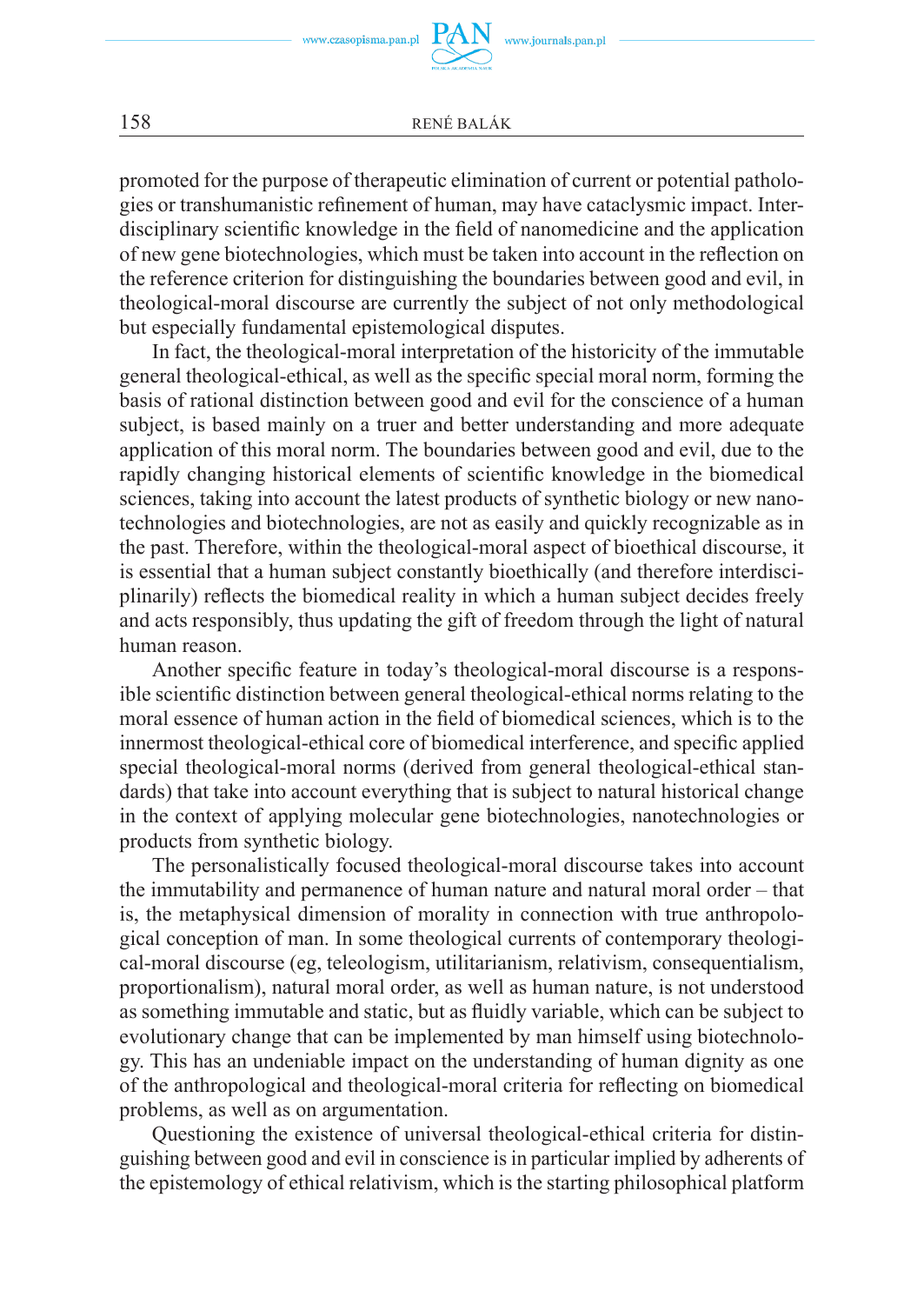



for teleological, consequentialist and utilitarian methodology of theological-moral discourse, as well as for the demarcation of the boundaries between good and evil in human action. This relativism can be characterized as deontology of a human act in which, negating the general theological-ethical norm relating to the given act, where the opinion is approved that the act is to be performed when relying on an assessment of an action in a situation accomplished through a currently acting subject<sup>6</sup>, if one individually agrees with it, especially on the basis of an assessment of situational elements of human action.

As indicated in other contexts, this starting point presupposes such an attitude of an acting human subject to ideas and theological-moral concepts, based on the subjective belief, that all ideas and theological-ethical concepts are equally valuable. However, this often leads a person to existential indifference to all ideas and theological-ethical systems, even to those that contain objective truth and good. This results in a divergent escape from the general or special theological-ethical moral norm and an exclusive inclination towards the legislative or biomedical level of the assessment of a human act in terms of its permissibility. However, legal positivism is notoriously insufficient, because even if a legislator can legitimately act from a theological-ethical point of view only within the limits given by the dignity of a human person and by service to the development what is authentically human and not contrary to human dignity, still cannot avoid a lack of legal positivism. Today, it is a standard phenomenon that there is an insurmountable divergence between the legislative and theological-ethical plains.

#### 3. MORAL NORM AND CONSCIENCE

In the current historical age of modern and postmodern theological-moral discourse (the last two centuries of development of philosophical thinking), in which a person longed to liberate freedom and individual conscience of an acting human subject from objective truth, a person experiences existential drama of the discontinuity of his own existence and the logical inconsistency of a human action. An existential spiritual illness that rivals the cult of preference for vital and material values, as well as ideological hypersensitivity to the philosophy of difference, along with an uncritical affirmation of distinction of others, in the world of theological-moral thinking seems to cause something akin to forgetfulness of universal theological-ethical theory and deviation from the search for objective moral truth. The current theological-moral discourse is connected with the biotechnological

<sup>6</sup> S. Privitera, *Relativismo etico, oggettività e pluralismo,* in: G. Russo (ed.), *Bioetica fondamentale e generale.* Torino: SEI, 1995, p. 58.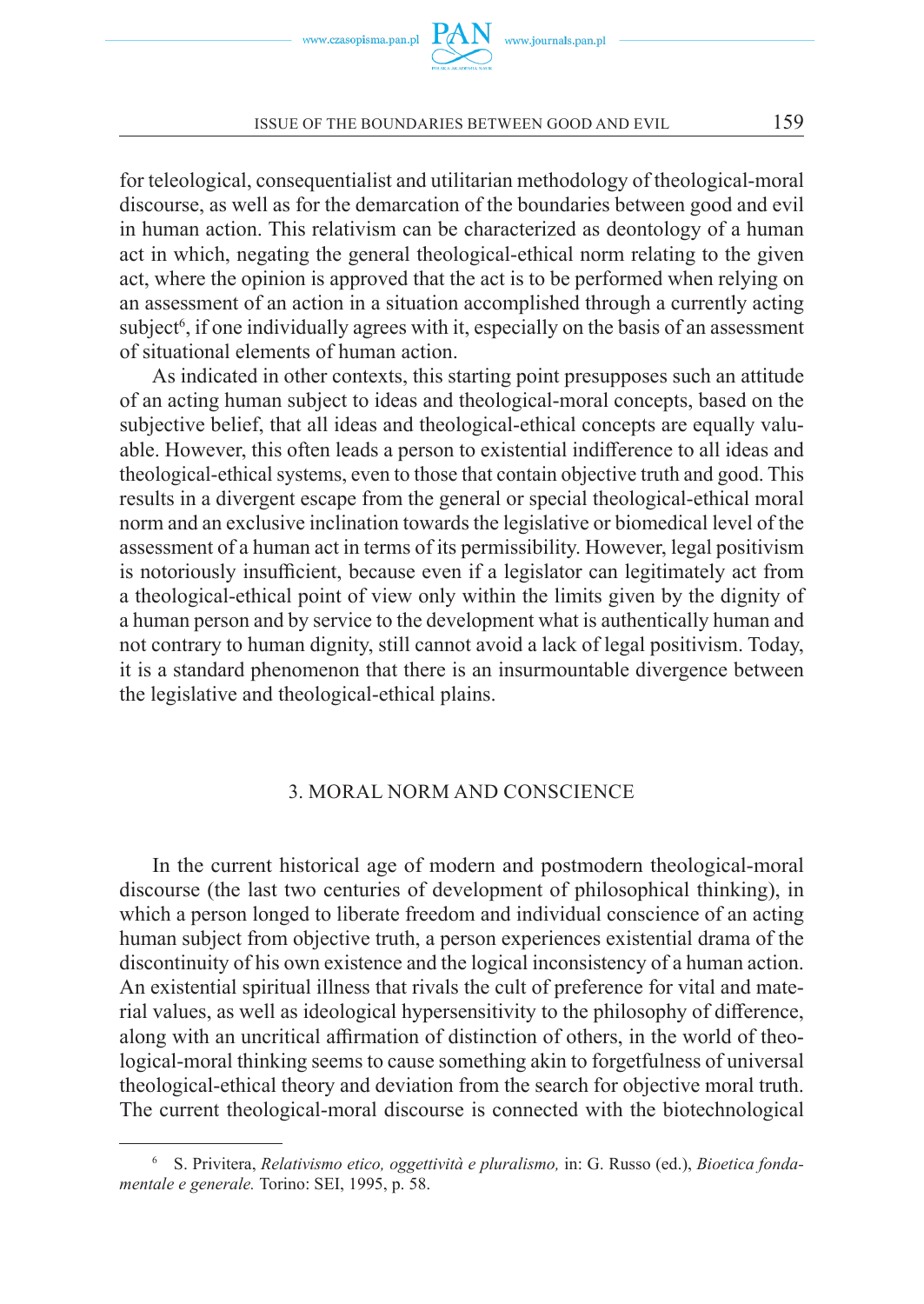dominance of local practical and empirical biomedical science, which is a consequence of postmodern anthropology that dismantled the subjectivity of a human person in the biomedical field.

Such a cultural climate, weakening the significance and binding nature of universal moral law, especially its dimension of universality and objectivity, in theological-moral discourse erases to some extent the boundaries between good and evil, what is in some initial theological conceptions understood as an attack on human freedom<sup>7</sup> . In several theological-moral systems only a specific theological-ethical situation in its unique and unrepeatable nature is emphasized as the only criterion for choosing between good and evil in the acting of a human subject. In theological-moral situationism, which is terminologically named as situational ethics, it is clear that a theological-ethical situation for each human person represents a specific ethical challenge, certainly different for each individual, as well as differently understood and differently interpreted.

Based on Kant's inspirational tendencies, contained in the discussion about moral law immanently present in man, the current theological-moral discourse has been directed to a state that discusses the adequacy of the relation of morality of prohibitions (orders) to autothelial<sup>8</sup> morality (in an original way internalized or identified in each human subject). It is clear that this theological-moral discourse addresses the problem of the relationship between the theological-ethical norm and the freedom of a human subject, what later can become a derivation point for finding a final solution for demarcation of the boundaries between good and evil for the individual conscience of a human subject.

It is here, in the theological-moral discourse about boundaries between good and evil, that we can naturally reflect upon the relatively wide range of theoretical and theological ideas as well as application of postulates magnificently announcing new directions of development in moral theology, as well as the need to abandon the morality of natural law (morality of the norm in the context of *lex naturalis* and *lex aeterna*) and refocus on the morality of subjective, individual and arbitrary conscience. The result is a rejection of morality based on external theological-ethical transcendent Authority and a subsequent transition to the morality of individualized love as to why a non-demarcated human subject decides arbitrarily.

The established need to free oneself from external sources of morality (even transcendent ones) and the transition to morality arising only from inner subjective beliefs logically leads to overcoming social, cultural and religious conditions in today's theological-moral discourse on the boundaries between good and evil. The current paradigmatic liberation of man from natural anthropological and ontological predispositions has promoted the absolute autonomous freedom of the individual,

<sup>7</sup> VS 35–53.

<sup>8</sup> From Greek *autós* (self), *telós* (purpose).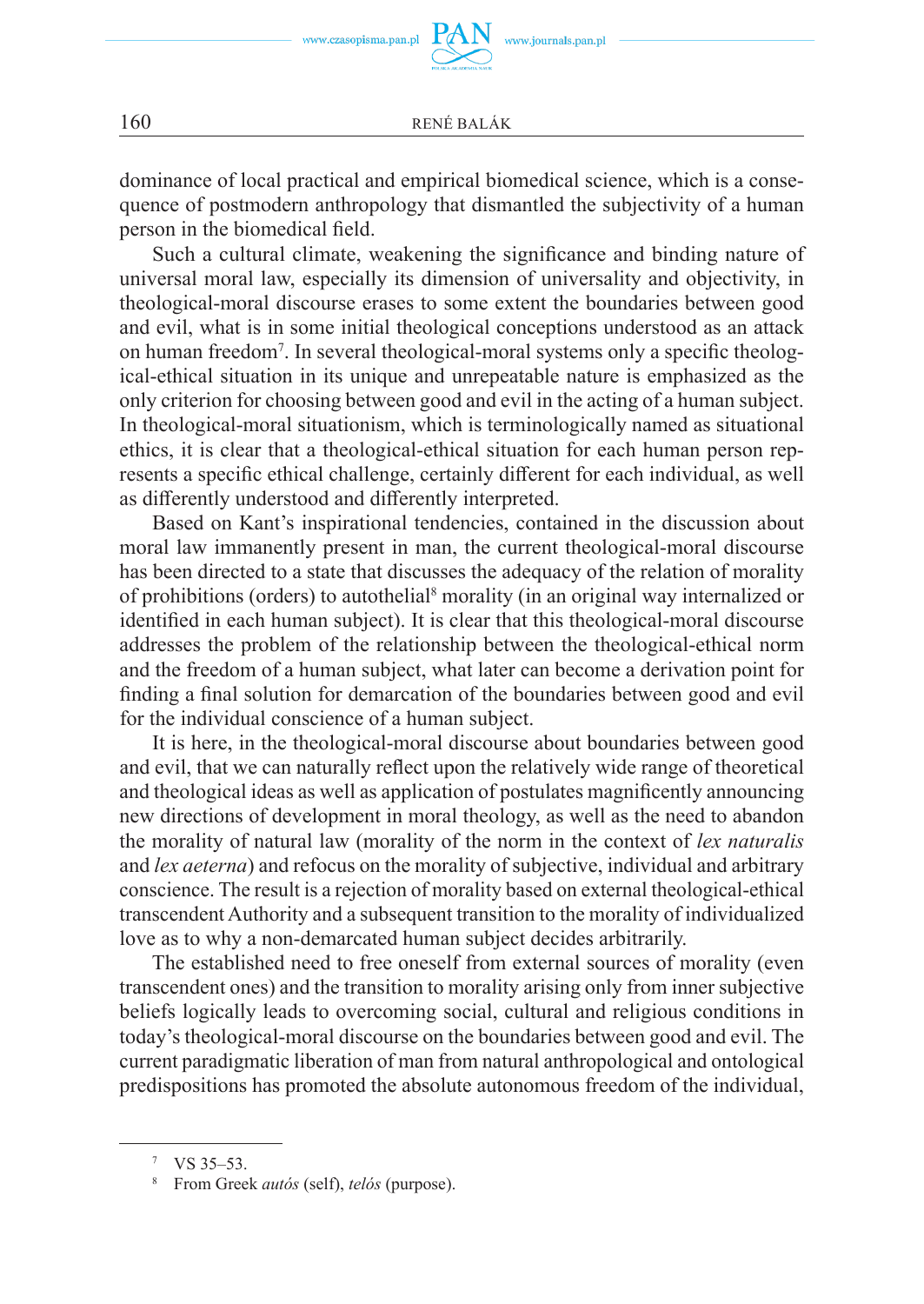

which is said to be enough to regulate through the ever-changing legislative or biotechnological demarcations in biomedicine.

Aretrospective look at the history of theological-moral discourse on the boundaries between good and evil in connection with the problem of conscience shows that the justification of general theological-ethical, as well as special theological-moral norms, by classical exclusion of contradiction (logical discrepancy) is methodologically connected with a classical philosophical (more precisely logical) form of reflection on the issue. In the spirit of moral law (*lex naturalis*), a man, as a rational being, seeks not only to escape from discrepancy (contradiction) between his human act and his inner conviction, but by the power of spiritual and psychic energy a human subject opposes this contradiction (discrepancy), what ethically disrupts its consistent existence.

Specifically a human act, which is an expression of the inner unification of the personal essence, expresses the moral personality and greatness of a human subject (in the context of the noble Imago Dei seal), and for this reason such a moral discrepancy (contradiction) interferes with a person's intimate interior far more than a similar discrepancy in other dimensions of a person's life. The current problem in theological-moral discourse in particular is that even if the existential and logical coherence between an act and belief in the individual conscience of a human subject is present, nonetheless there is no coherence with the external theological-ethical (based on *lex naturalis*) and special theological-moral norm, while there is a presence of theological tendencies, which talk about the absence of such an external norm or need for a new social change, through which it will be agreed what will be the new norm. However, from the Thomistic philosophical point of view and theological tradition<sup>9</sup> a person should act in accordance with his own personal conviction, which is in accordance with his conscience<sup>10</sup>, but at the same time in accordance with the objective moral norm for it is unreasonable for moral theology to refer only to the subjective beliefs of a human subject, and subsequently for moral relativism to be illogically accepted.

The phenomenological way of justifying the theological-ethical norm on the basis of empirical confirmation of conscience in man rationally comes to the fact of moral obligation, pointing towards a moral subject, i.e., a free human person. In every human subject, regardless of the epoch in which he lived, or from the achieved civilizational and cultural stage of development, there is a moral conscience present, imperatively inspiring man to realize moral values serving the integral development of a person, whereby it is essentially connected with human nature. Reflection on

<sup>&</sup>lt;sup>9</sup> The Thomistic tradition in the Catholic Church is seen as an affirmed concept of methodological, as well as meritorious way of philosophical-ethical and theological-moral thinking and evaluation in the field of morality, taking into account the work of Thomas Aquinas *Summa Theologiae* I, II, and also his writings *De conscientia* and *De Synderesi*, which are a part of *De veritate*.

<sup>10</sup> Thomas Aquinas, *De conscientia*.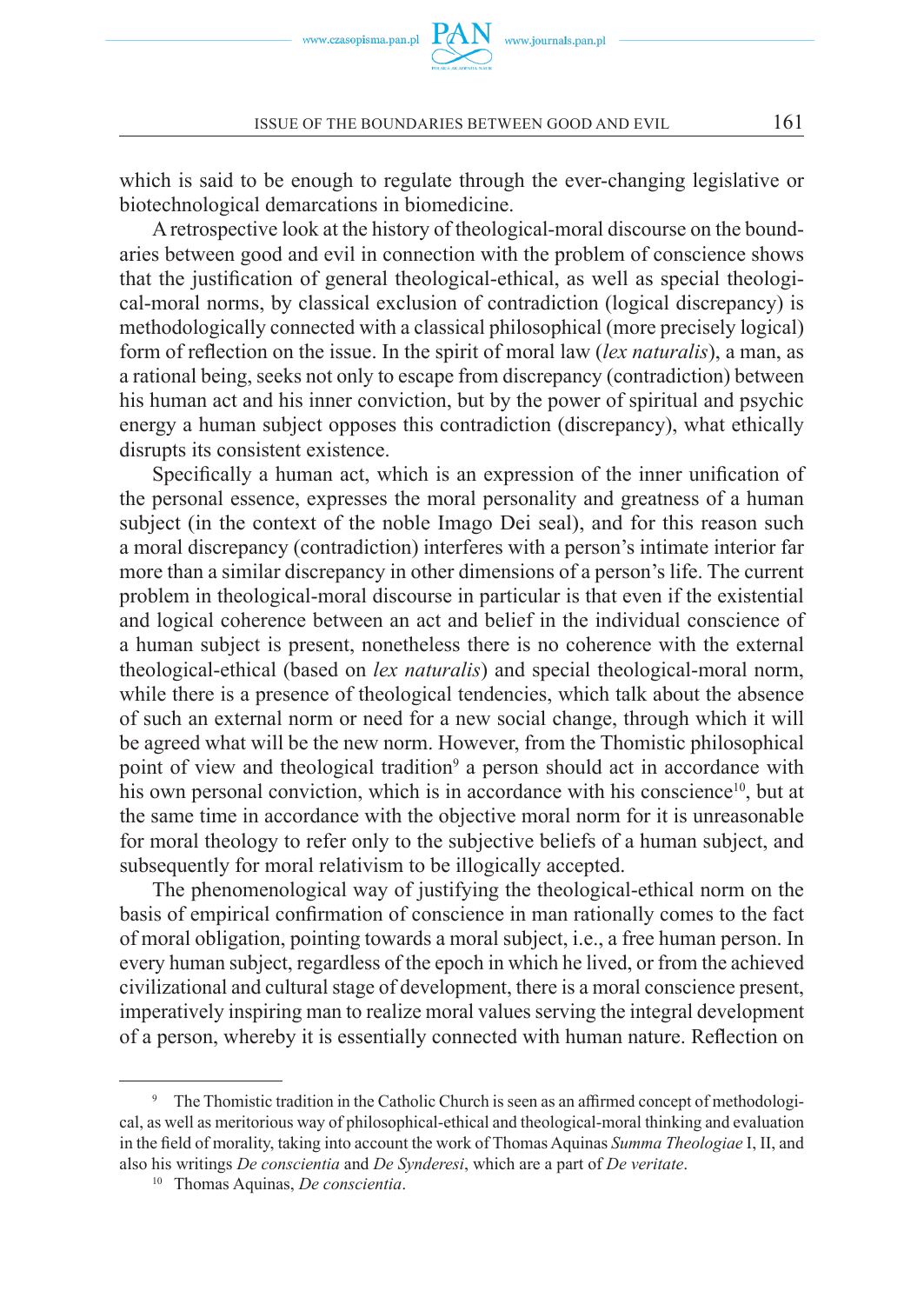moral conscience makes it possible to discover a natural ability, an innate cognitive quality of reason, formulating primary and universal moral principles and norms, called fundamental conscience<sup>11</sup>.

It is evident that a human person is not able to theologically and morally evaluate any reality in his conscience unless it at least theoretically presupposes the existence of a universal measure or a reference criterion of theological-ethical evaluation, which is external in relation to the norm formulated through *synderesis*. In search of an ultimate justification for the norm of conscience, it is necessary to answer the question: what is the universal norm of this subjective norm of conscience, what is the ontological foundation, which is the ultimate measure of moral good and evil, that is, what is the ultimate source of morality?

In today's theological-moral discourse and on the basis of the analysis of the constitutive elements of human nature, it is possible to justify an objective, definitive and immanent theological-ethical norm contained in the existing natural order, which also has an external transcendent character. Natural reason, called fundamental conscience, is a reflection of the fundamental requirements of rational human nature, which is the basis for the norms of human reason<sup>12</sup>. In contemporary theological-moral discourse is it possible to accept that the relation between the norm of human reason and its transcendent basis is an ontological connection that causes the objectivity of the theological-ethical norm? In this way, the fundamental theological-ethical norm, in its anthropological sense, would also be based on universal human nature as on reality, having an objective (independence from subjective factors) and at the same time internal (contains essential elements of human nature) character towards the moral action of a human subject.

The finalist way of justifying moral norm in theological-moral discourse points to perfection that is the achievement of a true goal of a human person through his free and responsible acting. The anthropological aspect of theological-moral discourse on the boundaries of good and evil, as well as the boundaries between them, must adequately take into account the fact that a man has human nature, that man as a free and rational being has at the same time an intended transcendent goal of his existence, that is, the one for which the very ontological essence of man exists. The essential direction of a human person to perfection is of an internal character, meaning that the finality of the theological-ethical norm is encoded in human nature. This implies what is objectively good for a human person in its essence within the biomedical dimension of human acts.

The objective character of the moral challenge in theological-moral discourse on the boundaries of good and evil, inspired by the Thomistic philosophical-theological tradition, is methodologically addressed by the presentation of the foundation and source of the objective norm, pointing to its universality and immutability, while

<sup>11</sup> In Thomistic terminology this fundamental conscience is called *synderesis*.

<sup>12</sup> Thomas Aquinas, *De Synderesi*.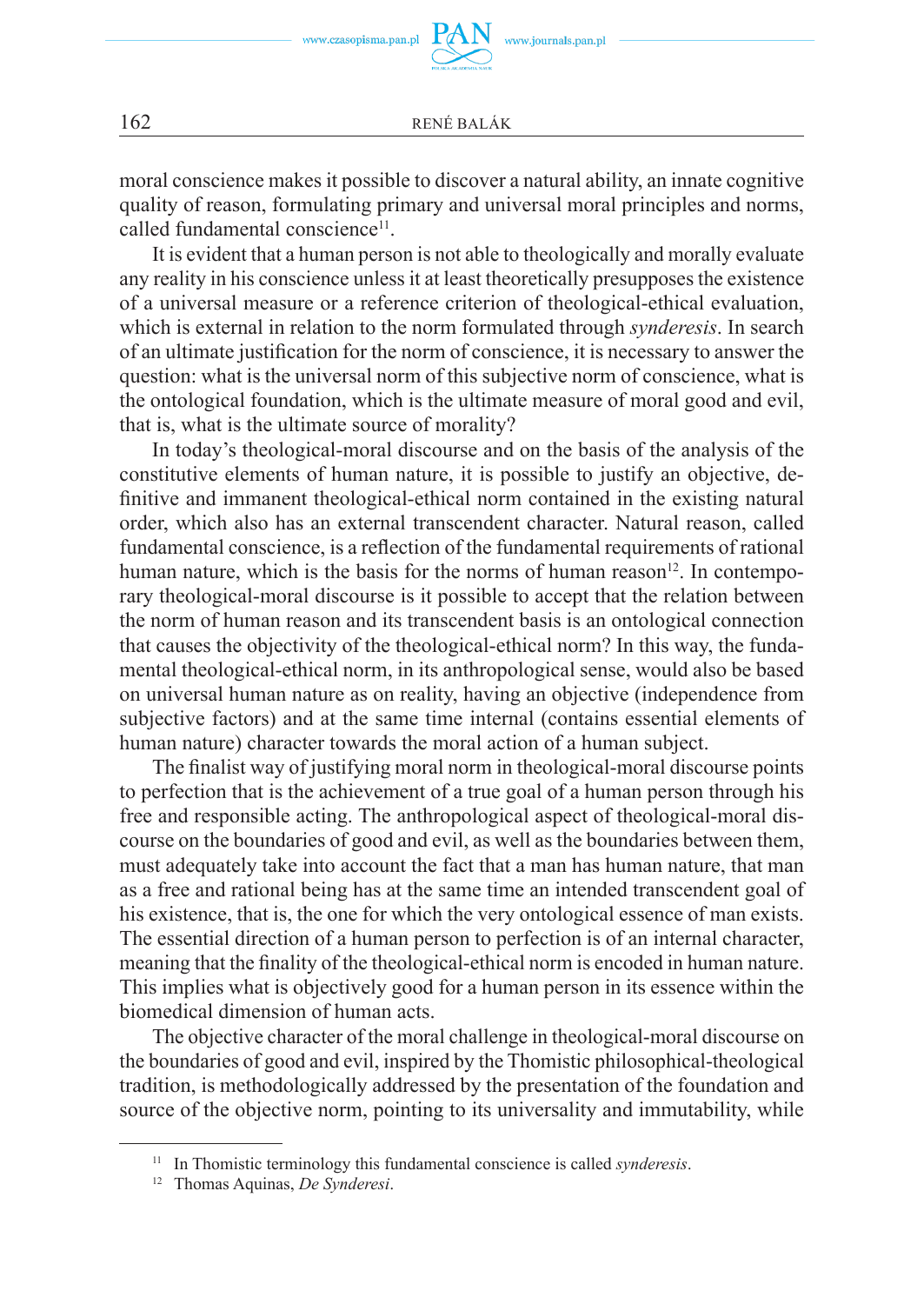

adequately emphasizing the relation of the moral norm<sup>13</sup> to a human subject. However, it is questionable whether the current theological-moral discourse accepts the fact that an objective moral norm and conscience are interrelated, forasmuch as the norm directs and binds, and conscience responds to this challenge?

According to the Thomistic tradition, human reason, as a constitutive disposition of moral evaluation, is the factor at the heart of the issue of clarifying the nature and source of the moral norm, which is necessary for theological demarcation of the boundaries between good and evil. The logical reasoning for the objective theological-ethical norm is clearly connected in theological-moral discourse to the anthropological conception of man, since human reason arrives at the concepts of good and evil in an abstract way on a practical level.

Here it is worth noting that in this discourse on the boundaries of good and evil in human action, it is human reason that recognizes that for every being the true value and real good is what theologically corresponds to its nature. From this it can logically be derived that it is appropriate to seek a universal measure or a reference point for the boundaries of good and evil in a human act within human (rational) nature itself, which is actually contained in the natural order of creation. Within the relationship between theological-ethical norm and individual conscience of a human person this would establish an objective and accessible to all people knowledge of the universal theological-moral criterion of human acts, containing sufficient rational justification, necessary to define what is objectively good or bad for a human person. Here, the current theological-moral discourse on the boundaries of good and evil faces an essential challenge regarding the dominance of the biotechnological mentality in special moral theology and biomedical sciences.

# 4. *PROPOSITIO* FOR CONTEMPORARY THEOLOGICAL-MORAL DISCOURSE

In connection with the search for, and demarcation of, the boundaries between good and evil in human action, as well as in the context of their questioning or disappearing under the influence of moral relativism and biotechnological mentality, it is appropriate to critically examine whether the classical theological-ethical analysis of a human act in the Thomistic perspective can be a universal and reference criterion nowadays? Therefore, it is justifiable to present the fundamental theoretical issue of classical theological-moral evaluation of human actions in the field of biomedicine, namely biotherapy of various kinds as well as experimental

<sup>13</sup> S. Rosik, *Wezwania i wybory moralne. Refleksje teologicznomoralne,* Lublin: RW KUL 1992, pp. 101–140.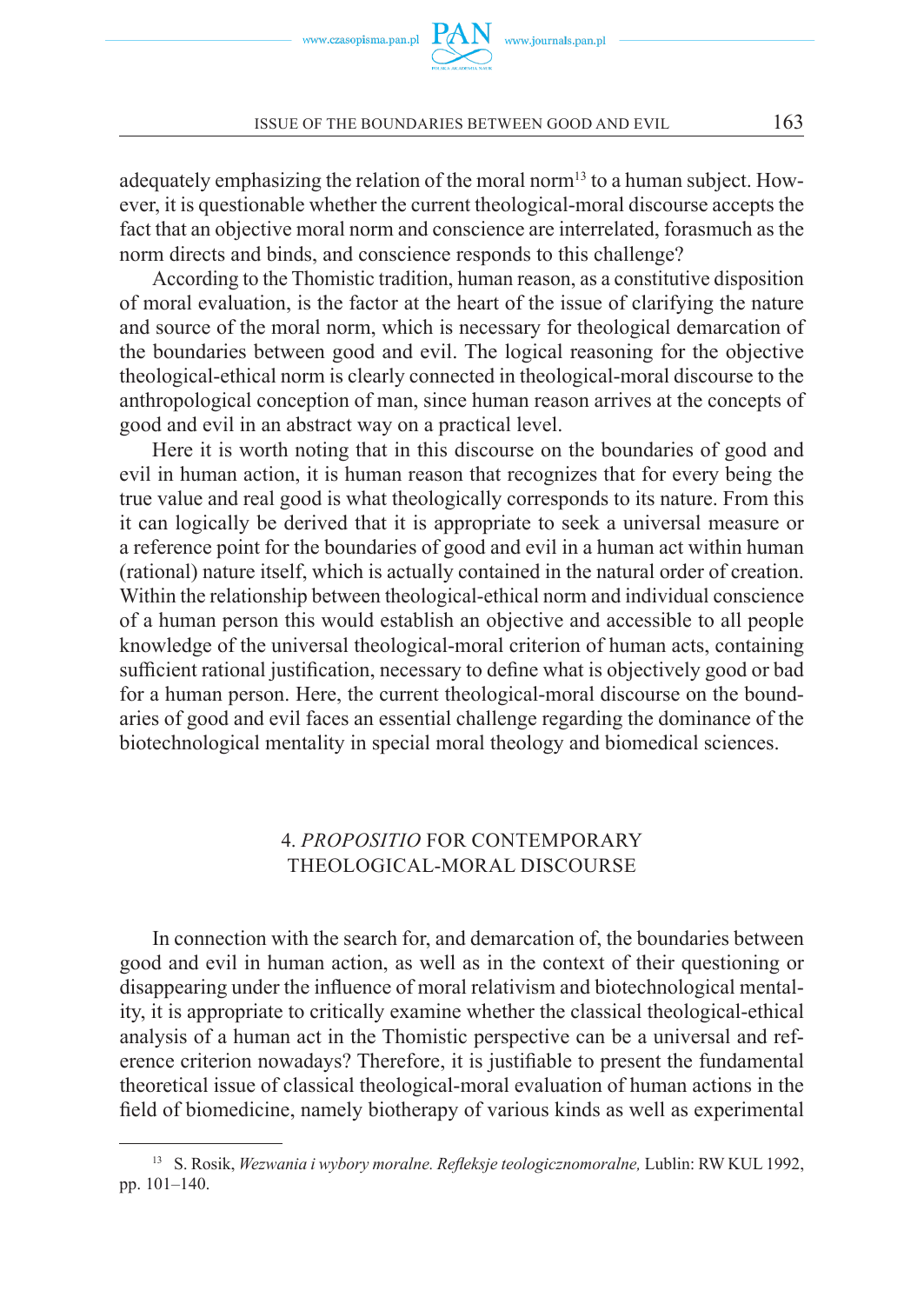interference in the psychosomatic structure of a human body in terms of transhumanist interference in the genetic patrimony of *homo sapiens*.

Here it is necessary to emphasize that special moral theology is immanently connected with general moral theology, its theological-ethical norms, because it reflects the free action of man in the wide area of human life and health, as well as the fundamental moral attitude of man to the phenomenon of life. If a universal theological-ethical criterion and a reference point for distinguishing the boundaries between good and evil are sought and verified, then the freedom and responsibility of every human subject in the biomedical dimension is immanently connected with this.

In this theological-moral discourse on the boundaries of good and evil in bioethics we cannot accept methodological reductionism of legal or scientific positivism, which often reduces this issue merely to the legal level of the relationship between medical or research staff and a patient or examined subject. Thus, it is not enough just to legally or scientifically codify this relationship within biotherapy or biomanipulation in the context of free informed consent or legal demarcation of freedom of conscience and moral responsibility for realized decisions of medical staff and a patient. Within the theological reflection it is necessary to properly examine the fundamental relationship between freedom and the moral responsibility of an acting human subject for everything that takes place specifically humanely, that is, freely and voluntarily. It is a thorough examination of the moral quality of human acts, which can be categorically assessed in moral theology according to the classical way of qualifying what man has done in updating his freedom in the spirit of responsibility.

In this way, is it still possible to apply the general principles of theological-ethical analysis of a free human act in the Thomistic perspective<sup>14</sup> in today's biotechnological age and what is its essence? The Thomistic theological conception of moral classification from the perspective of distinguishing between good and evil primarily takes into account the subject of human  $act<sup>15</sup>$ , intention and goal of an acting human subject, and ultimately consider the circumstances of a human act.

An object of a human act in the field of biomedicine is direct and indirect therapeutic, as well as non-therapeutic, but also experimental research interventions in the psychosomatic structure of a human body at any level of biomedicine. From the theological-moral point of view, and also in terms of logic, an object of a human act is to be an objective moral good to which the will of an acting subject is directed, whereas this good is the matter of a human act. Based on the principle of opposition, as well as on general theological-ethical principles, what is moral evil *ex genere suo* cannot be the subject of *actus humanus*, which implies the

<sup>14</sup> Thomas Aquinas, *Summa Theologiae* I–II, q. 18.

<sup>15</sup> VS 76–82.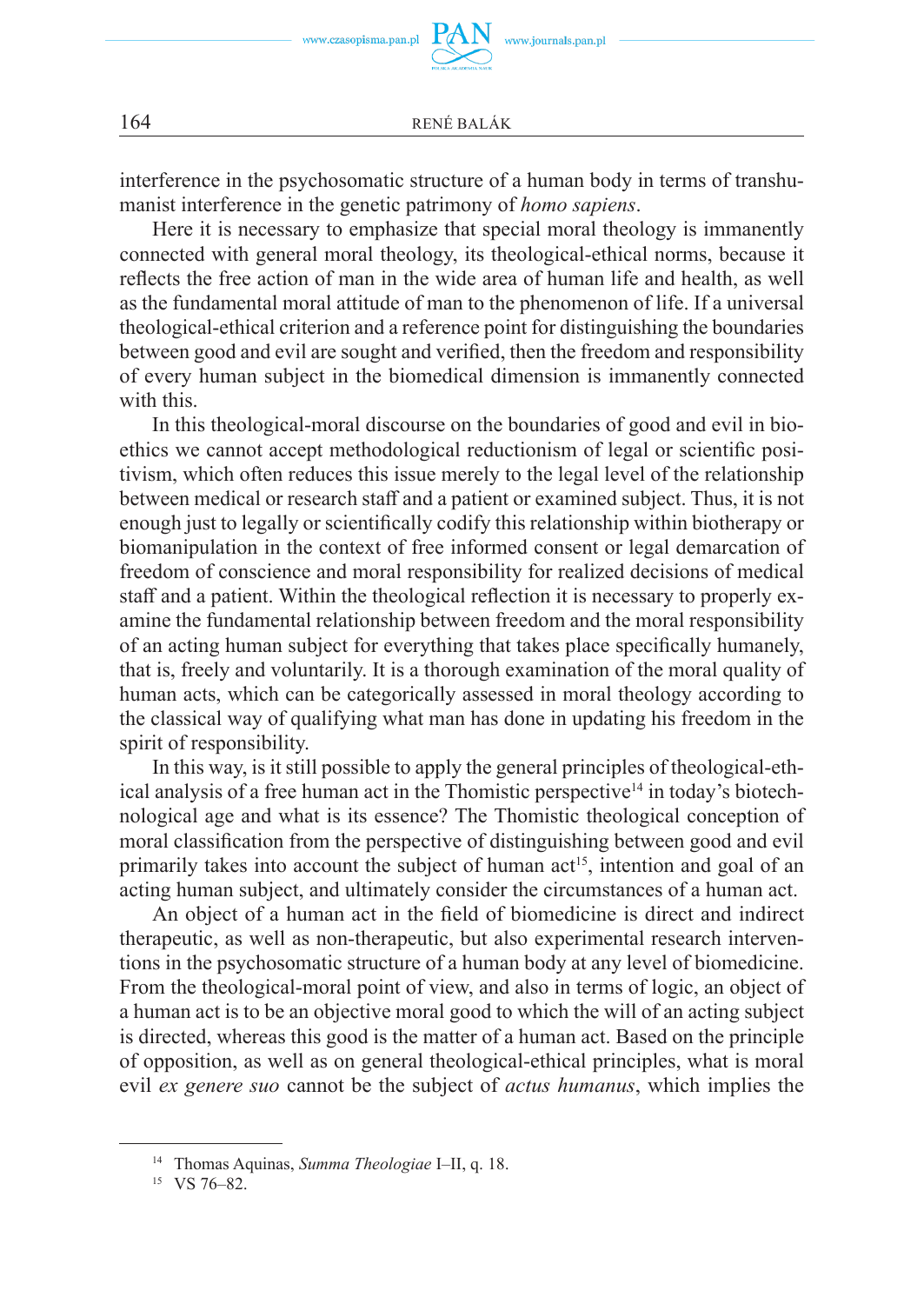

preliminary theological question of the nature of good and evil, as well as where the boundaries of good and evil lie.

In the contemporary theological-moral discourse, for epistemological reasons, it is necessary to emphasize the fact that a freely and responsibly chosen object of a human act ethically designates an act of human will automatically, and human reason ethically evaluates it either as identical or inconsistent with true good, assuming that objective theological -ethical norms express the rational and natural order of good and evil, which is known through the conscience of a person. From the theoretical Thomistic theological perspective, a human act (*actus humanus*) with regard to its object may be morally good (dignified) or morally evil, or in some cases morally indifferent. From the epistemological perspective, it is appropriate to recall that when theological-moral discourse deals with human acts in the biomedical dimension, then they are always only such acts, which a human subject has rationally, freely and voluntarily chosen in his conscience and in full awareness, aware of his theological and ethical responsibility for his actions and its predictable consequences.

Thomistic theological-ethical analysis of human actions, as the second essential element of the classification of good and evil, always takes into account the motive (intention) of an acting human subject, which, just as an object of a human act, is a fundamental element of theological-moral evaluation of a human act in the biomedical perspective. It is intention itself in certain specific cases that can be an important reference criterion for determining the boundaries of good and evil in human actions. In particular, the intention of an acting human subject, directly leading to a specific optional wanted goal (for example, intervene on behalf of saving a human life or health) is not only an essential element in the specific theological-moral assessment of a human act, but in some cases has a decisive influence on the theological-moral classification of human actions.

It is appropriate to emphasize that a good intention should be instantly directed towards a good goal (eg. therapeutic correction of a health anomaly, health restoration, saving human life), so that a human act can be classified from the moral objective point of view as ethically good in its nature (*ex genere suo*). It is important to note here that the evil intention of an acting human subject will substantially change the ethical quality of a human act that is good in itself (from the prospective of an object) to an act that is ethically bad, which manifests itself in practice as an important reference point for setting the boundaries between good and evil. Furthermore, it is important to emphasize that in demarcating the boundaries of good and evil in human conscience the logical rule holds that a good intention of a human subject cannot substantially change the ethical quality of an evil deed (from the prospective of an object) to an act that would be ethically good *ex genere suo*. This rule, which is also present in many non-European philosophical ethical concepts in circumstances of finding the boundary between good and evil, is expressed in the simple formulation that the end does not justify the means.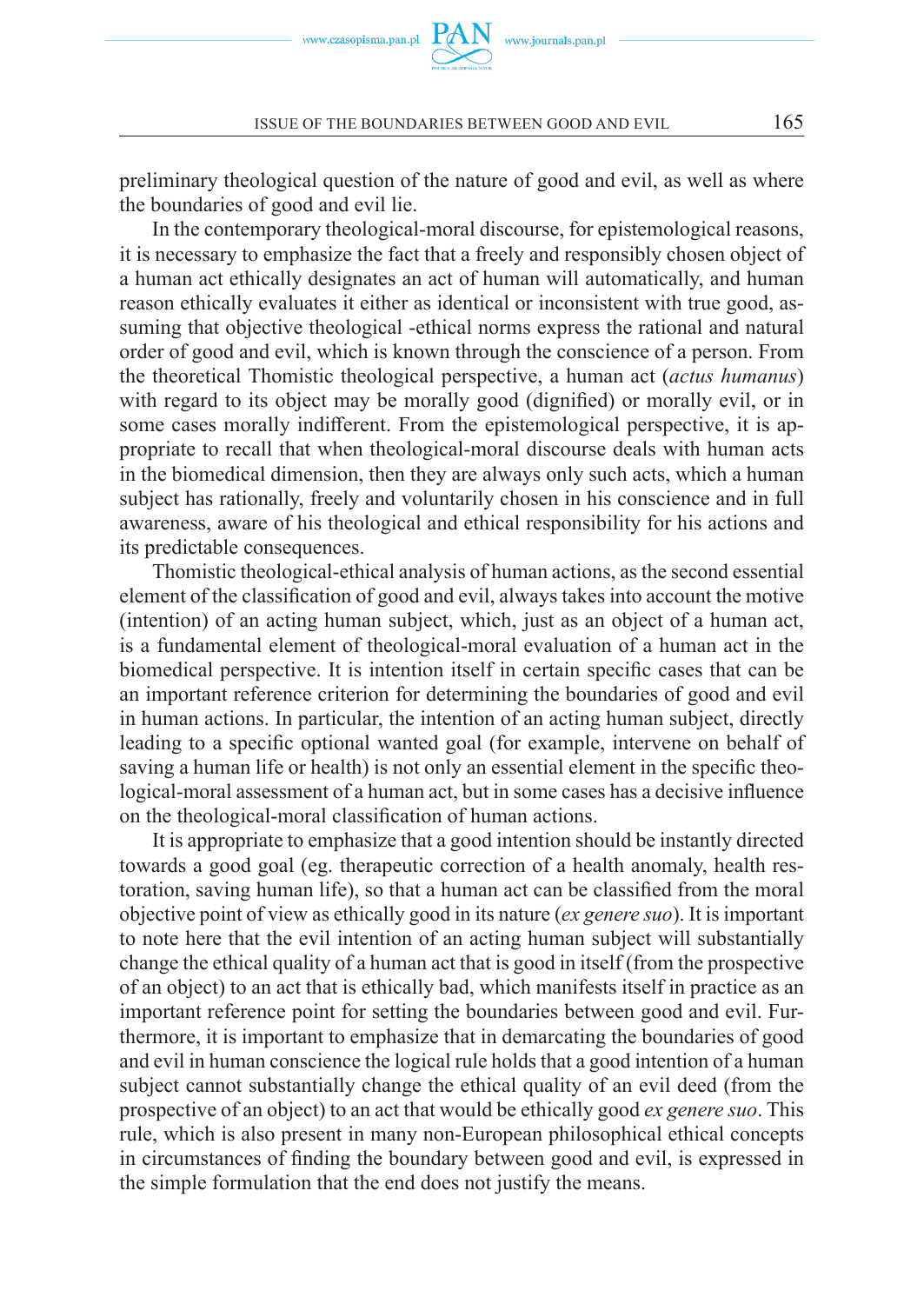The importance of the influence of the intention of an acting human subject is manifested not only in the contemporary theological-moral discourse, but especially in practical applications in the biomedical sphere, where it is important to determine with certainty what is good and evil, which can be complicated precisely because of intention. The Thomistic theological concept of theological-moral evaluation presents the fact that a particular human act is objectively ethically good does not always automatically imply that it is also formally good. Namely, the intention of an acting human subject in certain cases significantly determines that human action that is objectively indifferent can become ethically good or, paradoxically, ethically bad, within the ethical quality of a person's intention itself.

In searching and demarcation of the boundaries of good and evil for theological-moral assessment, intention is precisely what sometimes complicates determination of the theological-ethical quality of human acts, which can change qualitatively. A certain complexity of the epistemological Thomistic approach shows that a good intention of an acting human subject can increase the ethical good of a good human act, whereas a bad intention of an acting human being can causally and logically evoke an objectively good human act (from the perspective of an object) to become ethically less good or in some cases completely bad *ex genere suo*. Based on empirical experience in biomedical practice, this theoretical theological concept for biomedical sciences can be a fundamental reference point of distinguishing in the conscience of a human subject.

According to the Thomistic concept of theological-ethical analysis of a human act, the conscience of man in the individual demarcation of the boundaries of good and evil also takes into account the circumstances (*circumscientiae*) that are always present in human actions. In this conception circumstances, in terms of their influence and significance for ethical classification, are secondary elements of a human act, whereas there are usually seven circumstances – namely who, what, where, when, how, why and with what. With regard to the influence of circumstances on the ethical quality of a human act, they only either increase or decrease the ethical good or the ethical evil of a human act. It logically follows that, on the basis of circumstances alone, it is not possible to demarcate the boundaries of good and evil in human action, which means that their function is only subsidiary. At the same time, however, the circumstances of a human act either increase or decrease the ethical responsibility of an acting human subject, but it must be emphasized that they can never substantially change the theological-ethical quality of a human act so that a human act that is inherently evil becomes good.

In this theological concept, however, every human act is clearly given an additional ethical quality without a substantial change in the ethical nature of human action in the field of biomedical sciences. From the perspective of the theological-ethical dimension, which is primary, it is appropriate to note that in the demarcation of the boundaries of good and evil, circumstances have a subsidiary significance for ethical classification and therefore are not a reference point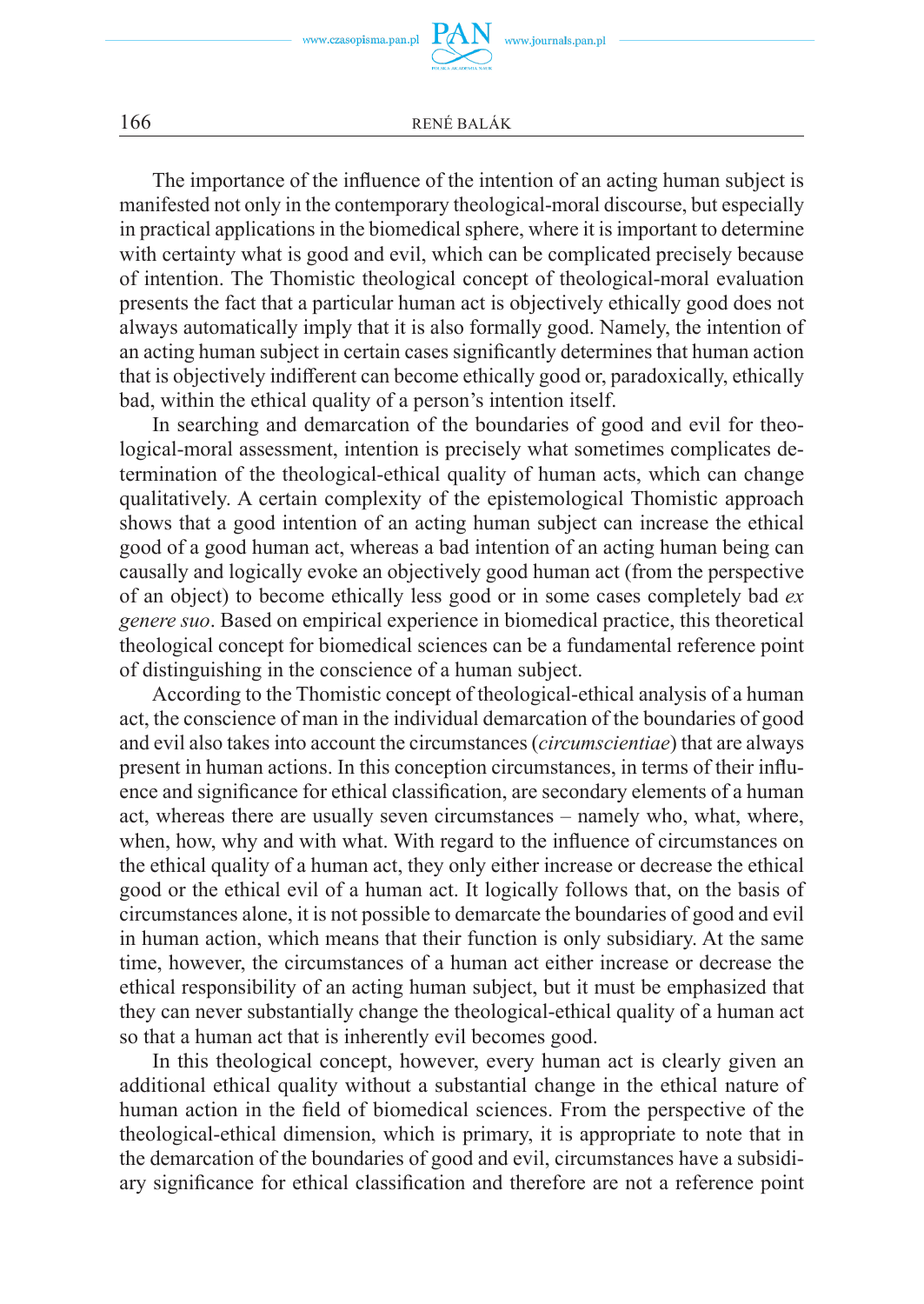for determining these boundaries. At the same time, it cannot be overlooked that objectively there are human acts which, regardless of the intention of an acting human subject and regardless of the circumstances of the human action, are always morally evil by their very nature (*ex toto genere suo*).

# 5. *PRINCIPIUM DUPLICIS EFFECTUS* – THE SUBSIDIARY CRITERION FOR GOOD AND EVIL

In more complicated circumstances of theological demarcation of the boundaries between good and evil, the principle of double effect, which is derived from a general ethical analysis of a human act, is often applied as a special bioethical principle. Theological-moral evaluation of a human act according to the principle of double effect – *principium duplicis effectus* delicately regulates human action, especially in more complex biomedical situations, which in their nature are complicated in such a way that if one of the achieved effects of a human act (medical interference) conflicts with ethical principles, it is necessary to apply this principle.

This special theological-moral principle contains rules for practical theological-ethical distinguishing and determining in applying general moral principles for making a correct moral decision by medical, health and scientific research teams. Thus, if a human subject wants to act according to a moral law in cases where the achievement of the desired good effect in order to protect and support the basic good of a person is accompanied by negative side effects<sup>16</sup> he applies these practical moral principles. However, it is important to point out that such human action can be realized only if the following conditions are met, without which it is not ethically permissible to do so in searching and demarcating what is good and evil. In this context it is worth noting that there are several interpretations of actions according to the principle of double effect, not only in terms of conditions<sup>17</sup>, but also in terms of its application in biomedical practice, whether within biotherapy or research.

The first necessary condition of human action is that a human act itself must be ethically good, which means that the object, intention, goal, as well as the circumstances are ethically good according to the general ethical principles of moral order. The second condition is that the intention and goal of an acting human subject must be good in a human act, which means that an acting human subject

<sup>16</sup> G.M. Miglietta, G. Russo, *Duplice effetto*, in: E. Sgreccia, A. Tarantino (eds.), *Enciclopedia di bioetica e scienza giuridica*, Bd. IV, Napoli: ESI 2011, p. 915.

<sup>17</sup> The conditions for application have been formulated by several authors, e.g. S. Privitera, *Duplice effetto*, in: S. Leone, S. Privitera (eds.), *Dizionario di Bioetica*, Palermo: EDB 1994, pp. 307–309; W.E. May, *Double Effect*, in: W.T. Reich (ed.), *Encyclopedia of Bioethics*, Bd. I, New York–London: Macmillan 1978, p. 316. Here it is possible to reflect different content formulations.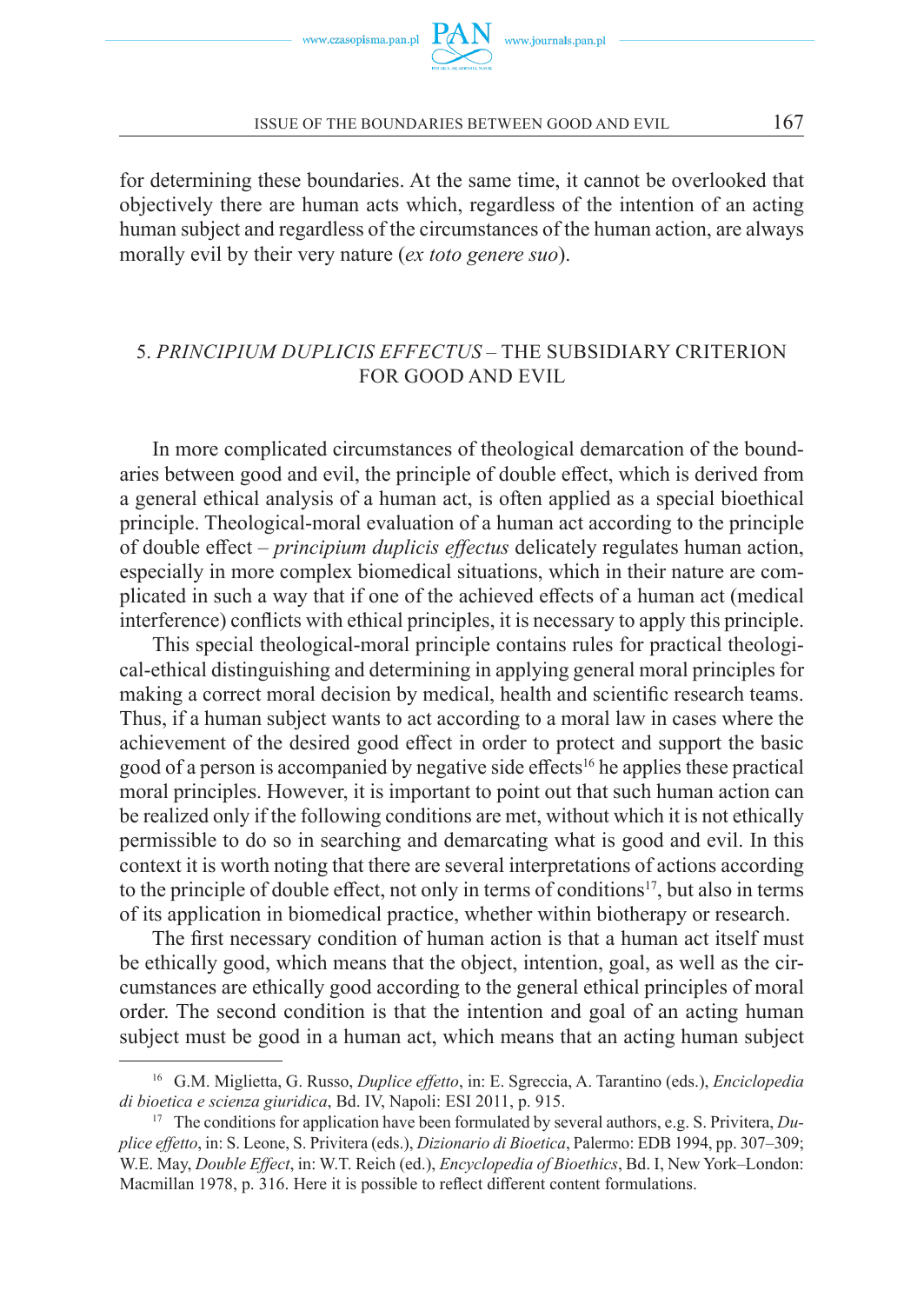

wants to intentionally achieve only an ethically good effect, while the bad effect is not selectively desired, but only tolerated, because it cannot be avoided, whereby an acting human subject knows in advance that a bad effect will occur. The third condition is the requirement that the desired good effect is not achieved through the bad effect, in other words, both effects either occur temporarily at the same time or the bad effect is a later consequence of the good effect. The last condition requires the presence of a sufficiently compelling reason to justify such an action, that is, such an action can be applied only for very serious reasons, such as saving the life or health of a human subject, when another possibility of resolving this borderline situation has been excluded.

The above implies that in the event of a situation, which, by its complexity, makes it difficult for a human subject to recognize and demarcate the boundary of good and evil in his actions, the effect of which is good and evil, an acting human subject may, for very serious reasons, follow this principle to satisfy human dignity.

## 6. *CONCLUSIONES PRO FUTURO*

From the presented and proposed philosophical concept, which has its origin in the Thomistic tradition of European theological-ethical thinking, it is possible to derive, taking into account the introduction to this reflection, that there is a real necessity to apply final ethical criteria, besides biomedical, biological or biotechnological, to evaluate human intervention in the psychosomatic structure of a human body and life. At this point, an expert opinion can be raised that the search, examination and demarcation of the boundaries between good and evil in the theological-moral discourse of the third millennium logically and necessarily requires a transcendent and universal reference point for distinguishing between good and evil from the perspective of theological thinking (Decalogue*, lex aeterna*, *lex naturalis*).

This need for an objective reference point is evident, not only because of the rapidly changing biotechnological reality in biomedical sciences, representing a moral challenge to moral theology, but especially because it is necessary today to demarcate the boundaries of good and evil within a wide range of different types of biomedical interference, and to preserve them for the good of a human subject. As it turns out empirically, these are not some pragmatic physical or positivist legal boundaries of these biomedical interventions, but universal boundaries, ie. theological-ethical boundaries, which means that it regards the objective moral boundaries of good and evil in human acts.

The presented *propositio* for current theological-moral discourse of the third millennium thus reflects the transcendent foundations on which the demarcation of the objective boundaries of good and evil is based, whereas these foundations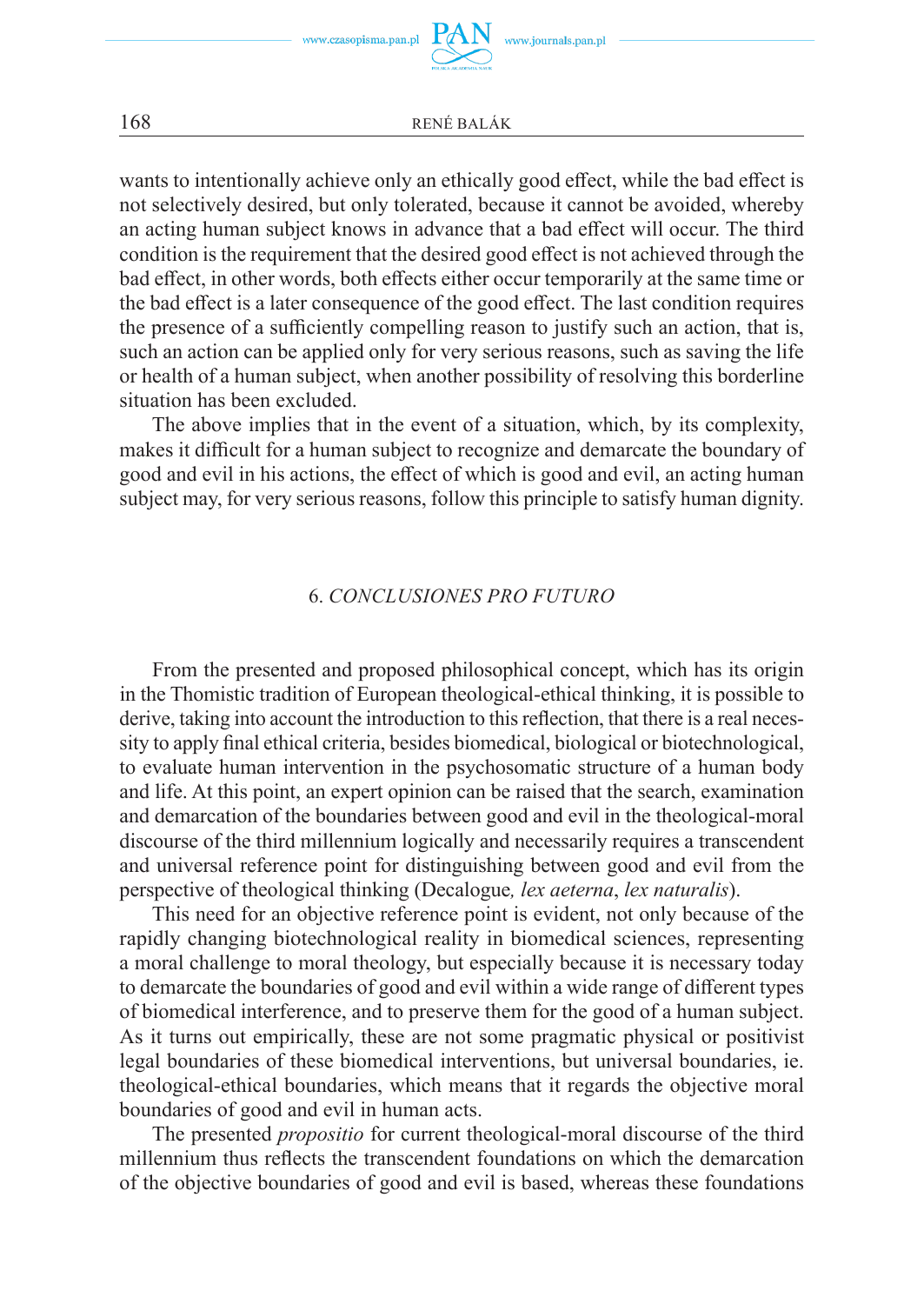are like a retrospective rebirth of a previously discovered reference point, which is theologically and logically verified by theological tradition in the history of the Church. At this point of the reflection, it is adequate to draw attention to the immanent connection of this theological conception with the anthropological aspect of distinguishing and demarcating these boundaries. It is therefore possible to express a theological view that without an adequate anthropological concept in theological-moral discourse, which utterly respects the objective truth about man, as well as without affirmation of general moral principles based on the Thomistic tradition *lex naturalis*, it will probably be impossible to find any other theological-ethical reference point of distinction, according to which it will be possible to objectively theologically and morally evaluate a human act, realized in the biomedical and biotechnological perspective of the third millennium.

The point is that there is a natural law in the foundations of the moral dimension of human nature, in the light of which it is possible to characterize universal criteria of ethical behavior of a human subject, which implies the natural dimension of anthropocentric ethics (which can be interpreted in different ways)<sup>18</sup>, and also for the current theological-moral discourse where we search and demarcate the boundaries of good and evil. In today's theological-moral discourse one can observe a partial renaissance of the anthropocentristic-creationist impostatio of the philosophical concept of ethics<sup>19</sup>, which is epistemologically based on the original Thomistic philosophical and theological tradition, but in the field of biomedicine it focuses mainly on personalistic neothomistic interpretation enriched by phenomenological inspirations.

Reflected *propositio* is primarily a challenge to theological dialogue, even though there are several divergent interpretations of this concept. It is a personalistic theological concept in theological-moral discourse, although considered a natural diffusion point that harmonizes several aspects of opinions about theological-ethical principles and human personality, and so needs to rely on the original initial transcendental point.

In the reflection on the boundaries between good and evil in human conscience the immanent connection between the anthropological concept of man and general theological-ethical principles is evident. Therefore, adequate interpretation and application of theological-ethical principles is not possible without affirmation of the true anthropological foundation. Since man is the subject of conscience and its initial and at the same time convergent point, which is, he is existentially endowed with conscience<sup>20</sup>, then it is logical that he primarily respects the voice

<sup>18</sup> E. Sgreccia, *Manuale di Bioetica*, Bd. I*: Fondamenti ed etica biomedica,* Milano: Vita e Pensiero 2007, p. 119, 124.

<sup>19</sup> E. Sgreccia, *Manuale di Bioetica*, Bd. I: *Fondamenti ed etica biomedica,* p. 123.

<sup>20</sup> I. Kútny, *Svedomie v jeho špecifickosti,* in: *Špecifické aspekty svedomia v perspektíve rozvoja osoby a spoločnosti,* Bratislava–Nitra: RKCMBF UK 2007, p. 4.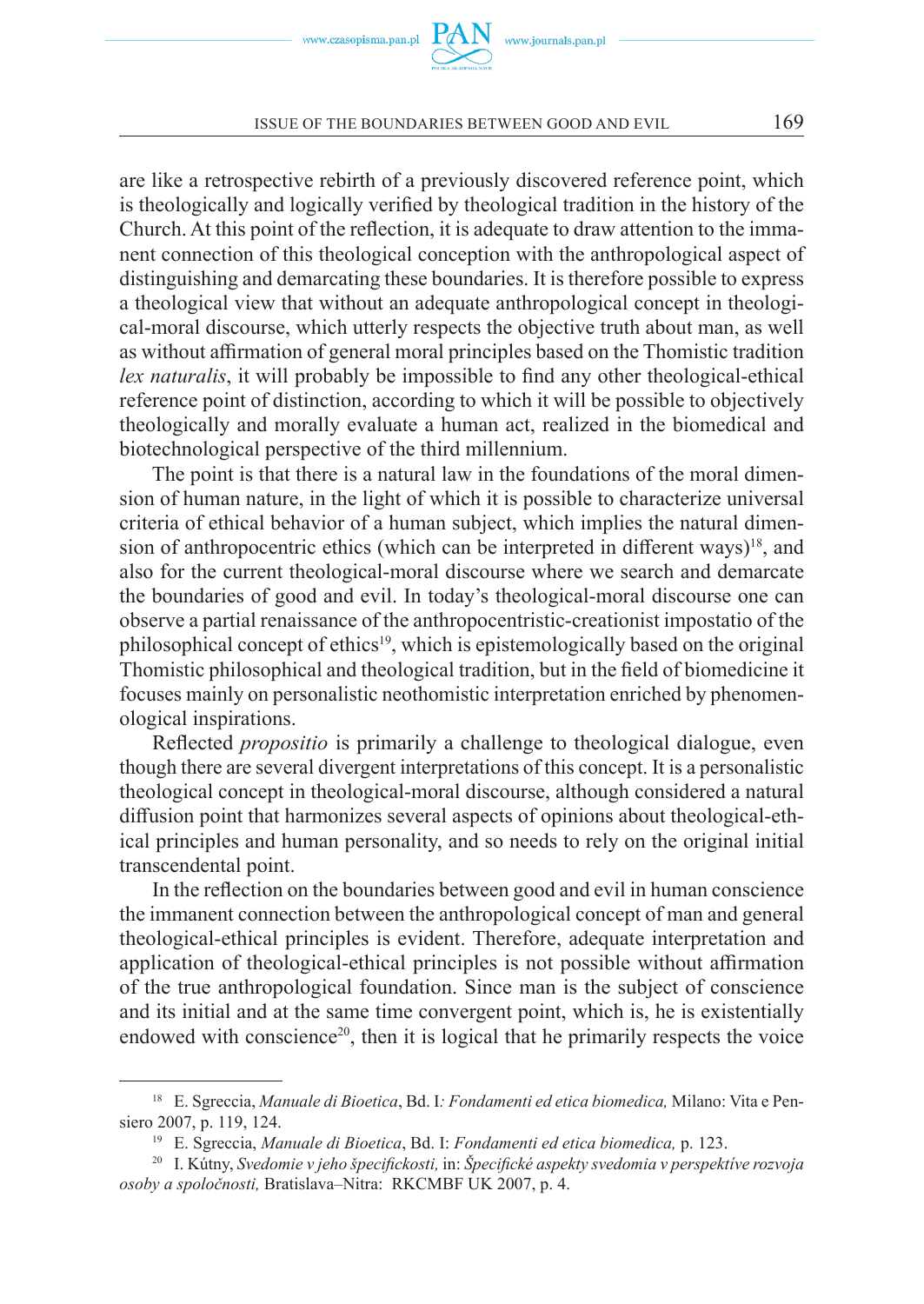of conscience and at the same time verifies its judgment in the context of taking into account theological-ethical principles, initially of transcendent origin. That is, a human behavior should be an expression of mutual coherence with natural theological-ethical principles in the context of a transcendent Authority. We see here the need for necessary essential harmony and coherence between personal conviction of a person, his personal worldview, human conscience and the theological-ethical norm.

## 7. CONCLUSION

For the reasons mentioned above, it follows that in demarcating the boundaries between good and evil it is necessary to examine whether the intended goals are theologically and ethically approvable, as well as to check the means applied for achievement of these goals. The proposed method of theological-moral evaluation of human acts therefore consistently verifies the way in which these goals are to be achieved, together with the verification of the effects of an intended action, while respecting the principle of human dignity, which enshrines the inviolability of his psychophysical existence. God at all times remains the highest and primary fundamental value in determining the boundaries between good and evil, revealing Himself to a person through the Decalogue*, lex aeterna* and *lex naturalis*, a person himself is the anthropological criterion of verification, more precisely his *natura humana*. In conclusion, it is appropriate to point out the complementary function of individual special theological-moral principles in their mutual relationship, but especially to their convergent point, which is a human life. By applying them in human actions in the biomedical sphere, one would like to better capture what is to be the goal of every human act, that is, the objective good of a person. Consequently, theological-moral analysis of a human act, together with the principle of double effect, can be considered as a criterion for good and evil in human action.

## ABBREVIATIONS

VS – John Paul II, Encyclical letter *Veritatis splendor*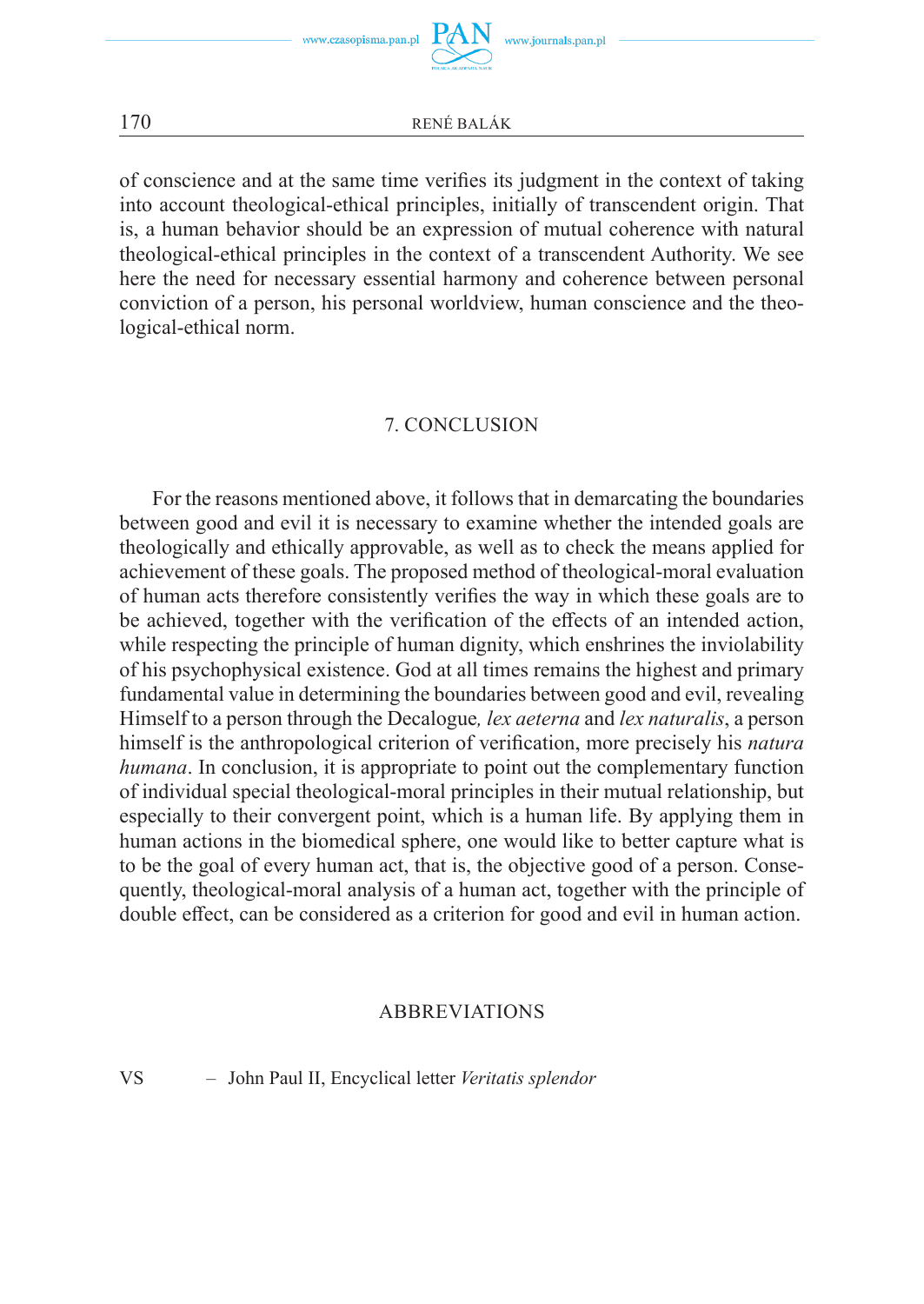

## KWESTIA GRANIC MIĘDZY DOBREM A ZŁEM W DYSKURSIE TEOLOGICZNOMORALNYM

#### Streszczenie

Obserwacja aktualnych tendencji w teologii moralnej, zwłaszcza w dziedzinie bioetyki, od dawna ujawnia zarówno metodologiczny, jak i merytoryczny problem zaciemniania czy wręcz zanikania granic między dobrem a złem. Rozbieżność i sprzeczność stały się dziwnym standardem naukowym w dyskursie teologicznomoralnym w nawiązaniu do syntezy Hegla na temat fundamentalnych kwestii moralnych. *Depositum fidei morale*, oparte na Dekalogu, *lex aeterna* i *lex naturalis*, zdaje się ustępować miejsca postchrześcijańskim Wittgensteinowskim grom językowym, w których jasna granica między dobrem i złem (w tym prawdą i fałszem) wyznaczona przez transcendentny autorytet Boga została zrelatywizowana. Refleksja nad relacją między normą a sumieniem oraz między dobrem a złem, w świetle tomistycznego dziedzictwa filozoficzno-teologicznego, ma na celu wskazanie na konieczność przyjęcia adekwatnego logicznego przewartościowania analizy etycznej ludzkiego czynu. Bez tego nie jest możliwa kontynuacja nie tylko *Traditio*, ale także znalezienie uniwersalnego punktu odniesienia dla rozróżnienia dobra i zła w skomplikowanym świecie współczesnej bioetyki, która ma stanowić odpowiedź na rewolucyjne technologie w dziedzinie biomedycyny.

Słowa kluczowe: dobro, zło, granice, sumienie, norma etyczna, teologia moralna, bioetyka.

### ISSUE OF THE BOUNDARIES BETWEEN GOOD AND EVIL IN THEOLOGICAL-MORAL DISCOURSE

#### Summary

Observing current trends in moral theology, especially in the field of bioethics, has long raised both the methodological and meritorious problem of obscuring or even removing the boundaries between good and evil. Divergence and contradiction have become a strange scientific standard in theological-moral discourse in the derivation of Hegel's synthesis on fundamental moral questions. *Depositum fidei morale*, which is based on the Decalogue*, Lex aeterna,* and *lex naturalis*, seems to be giving way to post-Christian Wittgenstein language-games, in which the clear line between good and evil (including truth and falsehood), determined by the transcendent Authority of God, has been relativized. The reflection of the relationship between the norm and conscience, as well as the relationship between good and evil, in the light of the Thomistic philosophical-theological patrimony, seeks to point to the need of accepting an adequate logical re-examination of the ethical analysis of a human act. Without this, it is impossible to continue not only in *Traditio*, but also in finding a universal reference point for distinguishing between good and evil in the complicated world of contemporary bioethics, which responds to revolutionary biotechnologies in the field of biomedicine.

K e y w o r d s: good, evil, boundaries, conscience, ethical norm, moral theology, bioethics.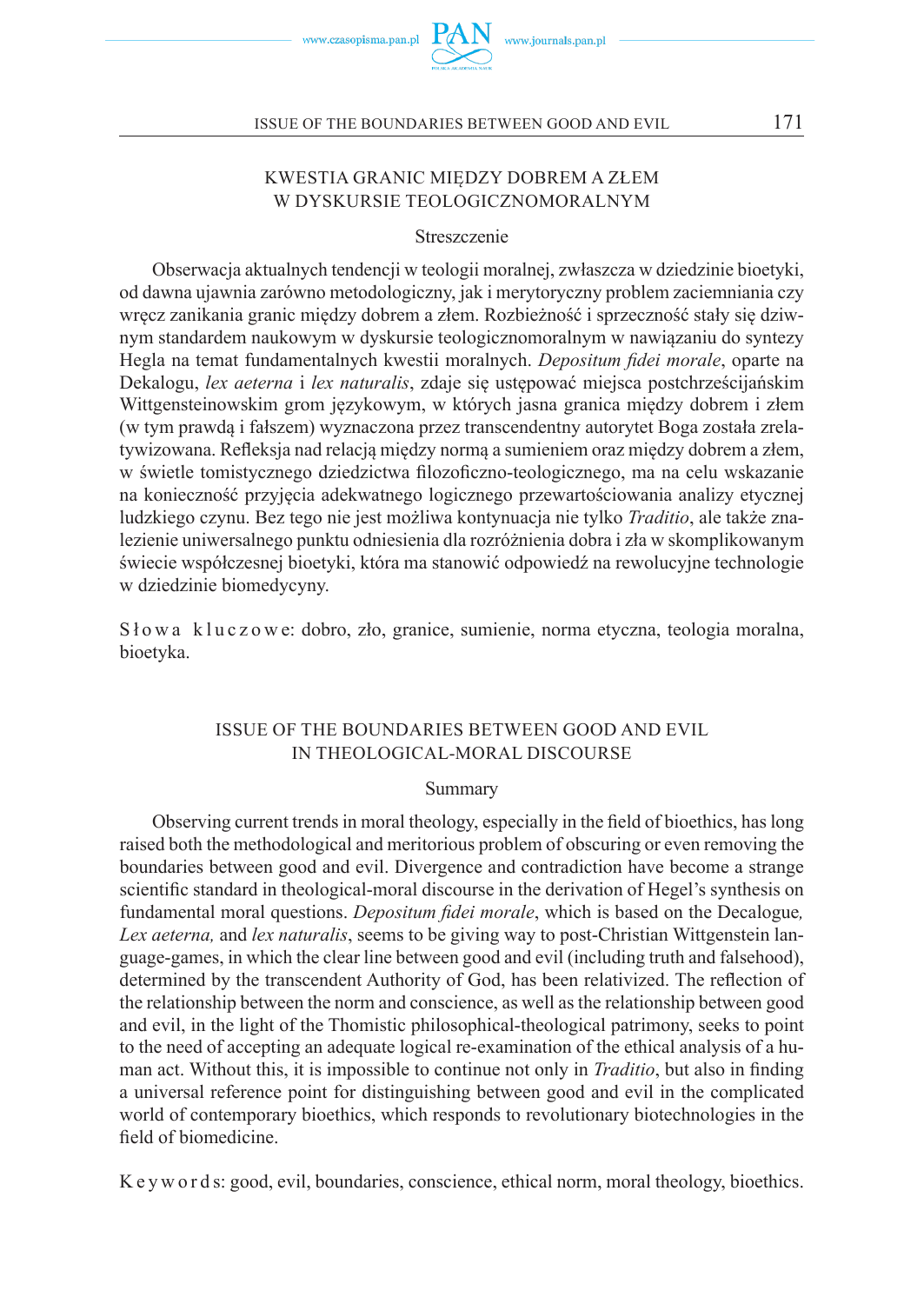



## DIE FRAGE NACH DEN GRENZEN ZWISCHEN GUT UND BÖSE IM MORALTHEOLOGISCHEN DISKURS

#### Zusammenfassung

Die Beobachtung aktueller Trends in der Moraltheologie, insbesondere im Bereich der Bioethik, wirft seit langem sowohl das methodologische als auch das meritorische Problem der Verwischung oder gar des Verschwindens der Grenzen zwischen Gut und Böse auf. Divergenz und Widerspruch sind in der Strömung der Hegelschen Synthese zu moralischen Grundfragen und zu einem seltsamen wissenschaftlichen Standard im moraltheologischen Diskurs geworden. Das *Depositum fidei morale*, das auf dem Dekalog, der *Lex aeterna* und der *Lex naturalis* beruht, scheint den postchristlichen Wittgensteinschen Sprachspielen zu weichen, in denen die klare Linie zwischen Gut und Böse (einschließlich Wahrheit und Falschheit), die durch die transzendente Autorität Gottes bestimmt wird, relativiert worden ist. Die Reflexion des Verhältnisses zwischen Norm und Gewissen sowie zwischen Gut und Böse im Lichte des philosophisch-theologischen Erbes des hl. Thomas von Aquin soll auf die Notwendigkeit hinweisen, eine adäquate logische Neuprüfung der ethischen Analyse der menschlichen Handlung anzunehmen. Ohne dies ist es unmöglich, nicht nur in *Traditio* fortzufahren, sondern auch einen universellen Bezugspunkt für die Unterscheidung zwischen Gut und Böse in der komplizierten Welt der zeitgenössischen Bioethik zu finden, die auf die revolutionären Technologien und Entwicklungen im Bereich der Biomedizin reagiert.

S c h l ü s s e l w ö r t e r: Gut, Böse, Grenzen, Gewissen, ethische Norm, Moraltheologie, Bioethik.

#### BIBLIOGRAPHY

- Balák R., *Neverending History of the Use of Vaccines Derived from Aborted Infants. Part I: Critique of Teleological Proportionalism and Consequentialism from the Perspective of Moral Theology*, "Roczniki Teologiczne" 64 (2017), H. 3, pp. 93–109.
- Bołoz W., *Życie w ludzkich rękach. Podstawowe zagadnienia bioetyczne*, Warszawa: Wydawnictwo Akademii Teologii Katolickiej – Oficyna Wydawniczo-Poligraficzna "Adam" 1997.
- John Paul II, Encyclical letter *Veritatis splendor* (6 VIII 1993 r.), Città del Vaticano: Libreria Editrice Vaticana 1993.
- Kútny I., *Svedomie v jeho špecifickosti*, w: *Špecifické aspekty svedomia v perspektíve rozvoja osoby a spoločnosti*, Bratislava–Nitra: RKCMBF UK 2007, pp. 3–10.
- May W.E., *Double Effect*, in: W.T. Reich (ed.), *Encyclopedia of Bioethics*, Bd. I, New York – London: Macmillan 1978, p. 316.
- Mele V., *Biotecnologie (Parte etica)*, in: E. Sgreccia, A. Tarantino (eds.), *Enciclopedia di bioetica e scienza giuridica*, Bd. II, Napoli: ESI 2009, pp. 309–317.